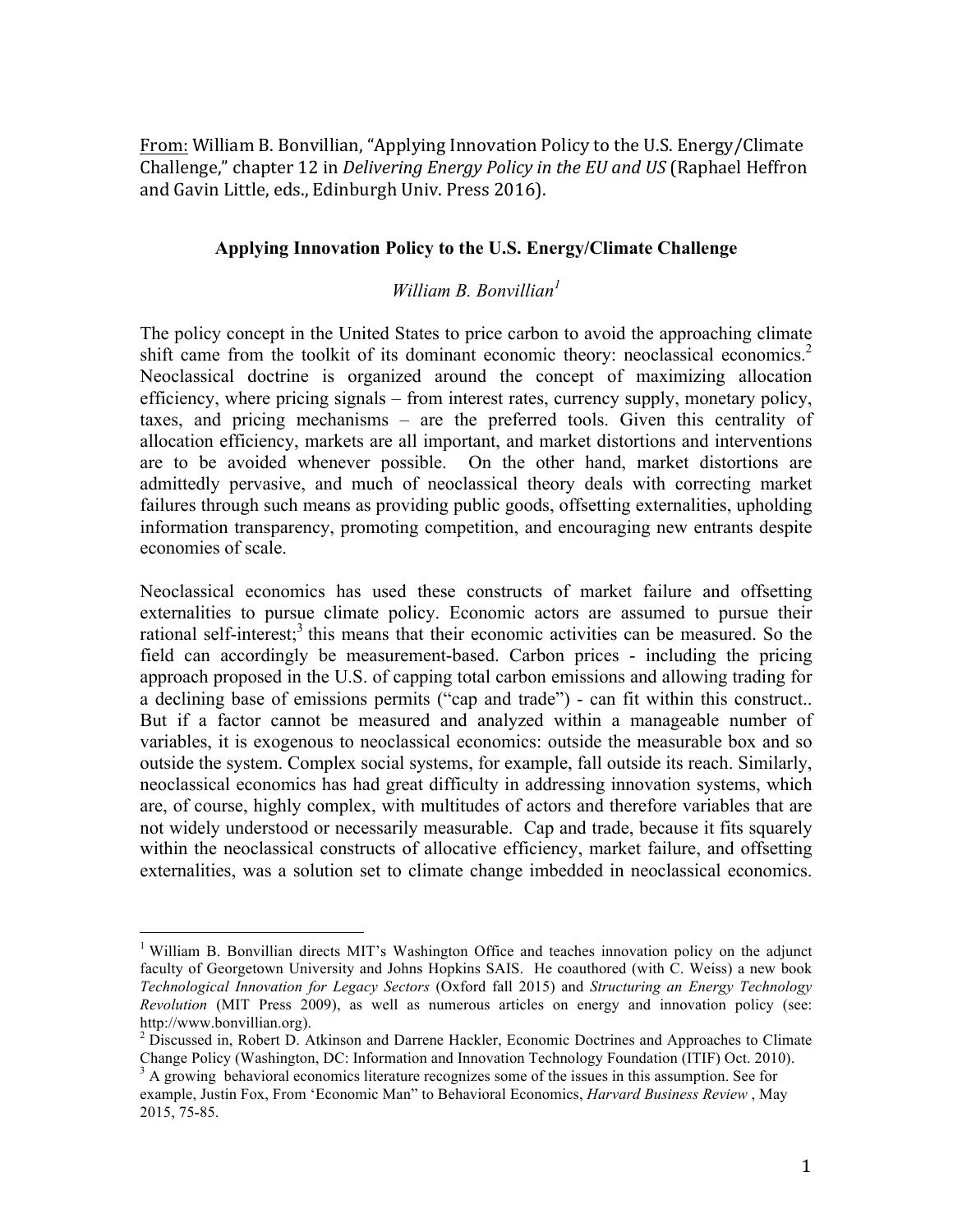Innovation-oriented policies for climate, because of their too often unmeasurable variables, were not well understood in the neoclassical context – they are exogenous.

The neoclassical toolkit has made major contributions in recent decades to environmental progress in the U.S. The accomplishments include, most notably, the acid rain provisions of the Clean Air Act Amendments of  $1990<sup>4</sup>$  where a cap and trade system efficiently controlled sulphur dioxide power plant emissions. Other examples include a trading system under the Montreal Protocol<sup>5</sup> for chlorofluorocarbons (CFC's) to control ozone layer depletion and nitrogen oxides trading to limit U.S. east coast smog. These trading systems helped emitters find and adopt flexible, low-cost compliance strategies; they also encouraged prompt deployment of technological solutions. In all these cases, however, the needed technology innovations were readily at hand.

Progress on climate change, however, requires dramatic innovation advances particularly in energy.<sup>6</sup> While we can now see the outlines of the long series of technology pathways that will be required, most of these technologies require significant additional advance before they will be ready for deployment at scale. For example, we still don't know the optimal technology solutions required for a transport transformation – these may involve evolving electric, hybrid or biofuel vehicles, or a combination of all three. Each of these technology paths requires significant technology progress, from dramatic battery or fuel cell improvements to new biofuels, and each must go through dramatic cost reduction improvements. And each requires major new supporting infrastructure. Even where a technology pathway has appeared relatively clear, such as with carbon capture and sequestration for the multitude of coal-fired power plants, there are many years of wellmonitored demonstrations at scale, so optimal operating practices and efficiencies can be thoroughly understood, plus major cost reductions, required, before the deployment box can be checked.<sup>7</sup> The complexity of the technology development challenge, including the scale of worldwide deployment, is profound, far more complicated than acid rain or CFC controls that proved so adaptable to emissions trading regimes understood by neoclassical economics.

While the technology *development* challenge for climate may not be the most difficult we have faced, the technology *implementation* task is daunting. It involves transforming a major world economic sector fundamental to basic human needs, equivalent to at least ten percent of the world economy, with at least \$15 trillion in imbedded infrastructure and investment, demanding numerous but complementary technology pathways, to be implemented over a multi-decade period. The U.S. has succeeded in remarkable single thrust technology projects achievable within a decade – the Apollo or Manhattan projects are touchstones – but has never tried anything as complex as an energy technology

 $^{4}$  The Clean Air Act Amendments of 1990, 104 Stat. 2468, P.L. 101-549.<br><sup>5</sup> United Nations Environment Programme, Ozone Secretariat, The Montreal Protocol, text as amended at http://ozone.unep.org/new\_site/en/Treaties/treaties\_decisions-hb.php?sec\_id=5; description, http://ozone.unep.org/new\_site/en/montreal\_protocol.php.

<sup>6</sup> This discussion draws on Charles Weiss and William B, Bonvillian, *Structuring an Energy Technology Revolution* (Cambridge, MA: MIT Press 2009); William B. Bonvillian, Time for Plan B for Climate, *Issues in Science and Technology,* Winter 2011, 55-56. 7 MIT, *The Future of Coal* (MITEI report 2007), http://web.mit.edu/coal/.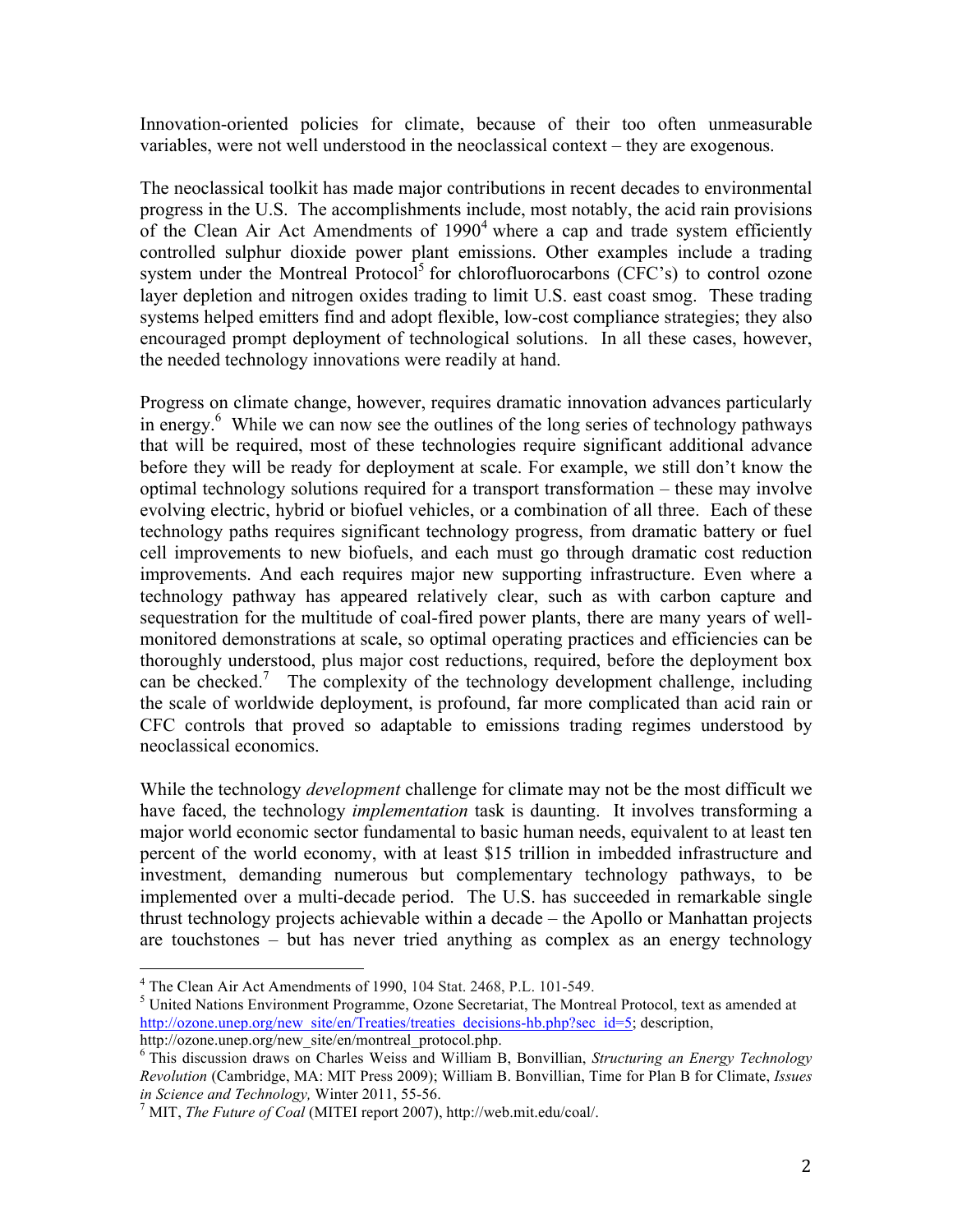transformation. The sheer complexity of this technology task has led to dissonance between underlying economic ideologies.

The neoclassical economic focus on allocation efficiency has been running for years into an innovation brick wall for climate because the technological solutions are not readily at hand, as they were with earlier environmental problems like acid rain. This technology challenge has presented industries faced with carbon prices with what many have viewed as a "mission impossible," multiplying their political resistance.<sup>8</sup> Neoclassical economics, like classical economics before it, has a great deal trouble developing a theory of economic growth. Robert Solow won the Nobel in 1987 for explaining to his neoclassical colleagues that well over half of economic growth was tied to technological and related innovation.<sup>9</sup> But he had trouble fitting his breakthrough theory into the neoclassical framework, concluding it was exogenous to neoclassical economics – a complex system that was outside the neoclassical box. While economists led by Paul Romer,  $10$  Richard Nelson,  $11$  Robert Lucas  $12$  and others have subsequently worked to develop the concepts to wrestle technological innovation into the neoclassical box – to make it endogenous – this "new growth theory"<sup>13</sup> is still an ongoing project because neoclassical economics has had such trouble coping with complex systems. It continues to try to treat growth as arising largely through allocative efficiency.

Climate change, despite the neoclassical approach, is not only a problem of market allocation but a profound challenge to innovation systems, so is a symptom of the same problem. Because the U.S. political system in 2010 spit out and rejected the neoclassical economics approach – a price on carbon through a cap and trade scheme<sup>14</sup> imposed economy-wide – it may be time to look more systematically at innovation policy in the context of the climate technology challenge. The climate issue has now exposed the policy battle lines between economic doctrinal ideologies – neoclassical economic policy verses innovation policy. It is not that neoclassical economic tools won't be needed, but that innovation policy may be a prerequisite to applying them.

<sup>&</sup>lt;sup>8</sup> Of course, technology readiness is not the only cause of industry resistance. See for example, Naomi Oreskes and Erik M. Conway, *Merchants of Doubt* (New York: Bloomsbury Press 2009).<br><sup>9</sup> Robert M. Solow, *Growth Theory, An Exposition* (Oxford Univ. Press, New York, Oxford, 2<sup>nd</sup> edition

<sup>2000),</sup> ix-xxvi (Nobel Prize Lecture, Dec. 8, 1987).<br><sup>10</sup> Paul Romer, Endogenous Technological Change, *Journal of Political Economy*, v. 98, (1990), 72-102.<br><sup>11</sup> Richard R. Nelson and Nathan Rosenberg, "Technical Innovatio Nelson, ed., *National Innovation Systems: A Comparative Analysis* (New York: Oxford University Press 1993), 3-21.

<sup>&</sup>lt;sup>12</sup> Robert E. Lucas, Jr., On the mechanics of economic development, *Journal of Monetary Economics*, v.

<sup>22,</sup> no. 1 (July 1988), 3-42.<br><sup>13</sup> Solow summarizes some of the issues in new growth theory in *Growth Theory and Exposition* (2000).<br><sup>14</sup> The American Clean Energy and Security Act of 2009, 111 Cong., 1st Sess., H.R.2454 Markey Bill), passed the House of Representatives on June 26, 2009 on a 219-212 vote). The Senate version of the legislation, however, did not pass. See, The American Power Act of 2010 (the Kerry-Lieberman bill), which became S. 1733,  $111^{th}$  Cong.,  $2^{nd}$  Sess., released May 12, 2010. Summarized at, World Resources Institute, Summary of the American Power Act, June 2010, http://pdf.wri.org/wri\_summary\_american\_power\_act\_2010-06-07.pdf. This legislation in turn descended from three earlier versions of the Climate Stewardship Act introduced in 2003 (S. 139), 2005 (S 1151) and 2007 (S. 280) by Senators Lieberman and McCain.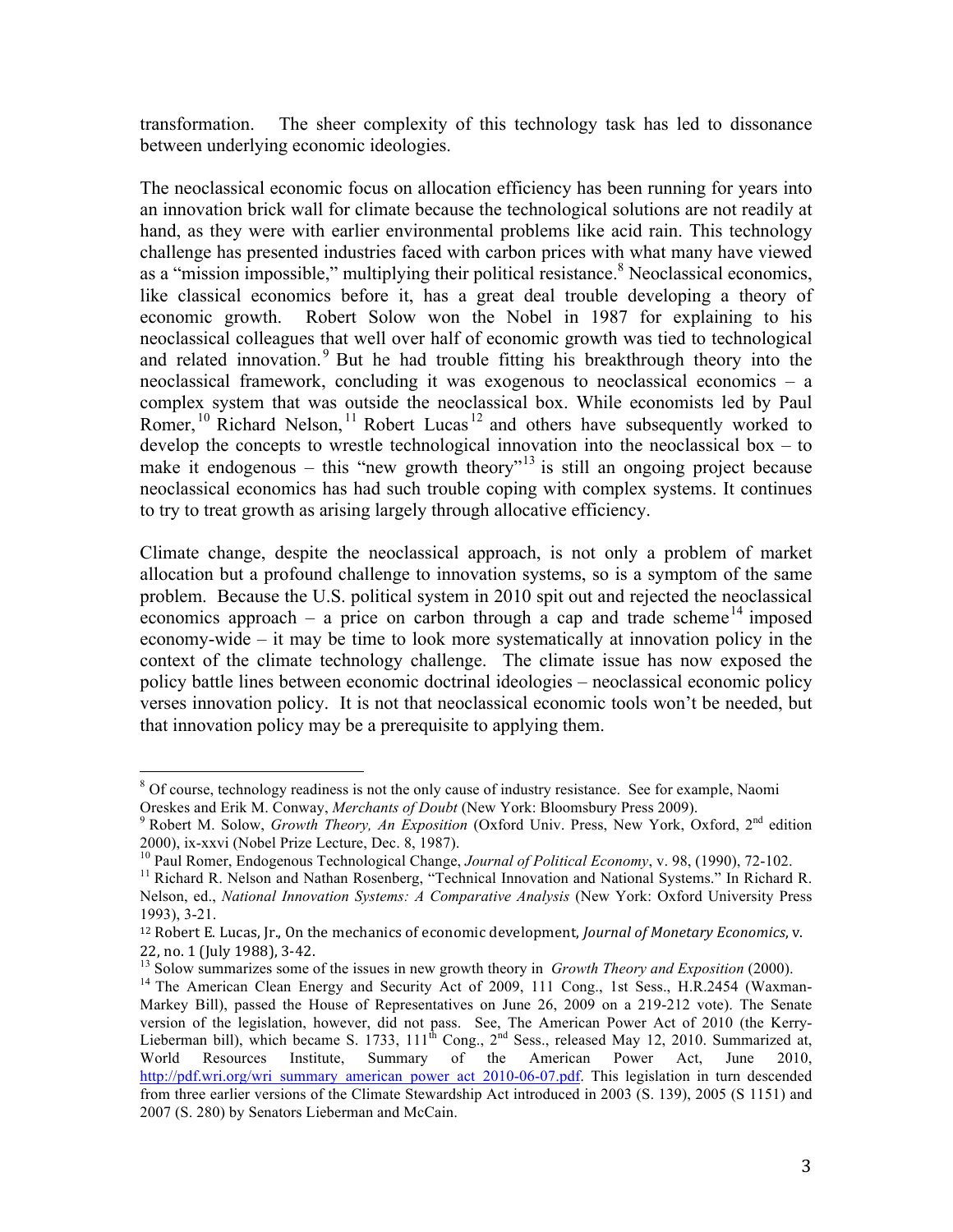U.S. policymakers in the have assumed for fifteen years that putting a price on carbon would be the strategy for addressing climate change. Remarkably, they have never assembled a systematic backup plan to carbon pricing. Innovation policy offers such an approach, and we are starting to see its elements.

On the "front-end" of the U.S. energy innovation system new R&D institutions have been formed within the Department of Energy to better translate research into actual technology advance, including:

- Energy Frontier Research Centers  $(EFRCs)^{15}$  provide \$3 million to \$5 million a year to competitively selected university and laboratory teams working on basic research problems, tied to breakthrough advances in energy technologies. Over thirty are now operating.
- Energy innovation "Hubs"  $^{16}$  in solar, advanced nuclear, batteries, critical materials and buildings. Whereas EFRCs are searching for new energy opportunities in the basic research space, the Hubs work to push emerging energy advances at a larger scale toward commercialization. Reflecting their scaling role, the five Hubs each receive around \$20 million in annual funding.
- The Advanced Research Projects Agency-Energy  $(ARPA-E)$ ,<sup>17</sup> funded at around \$300m a year, is modeled on DARPA. It has adopted DARPA's "right-left" model of seeking particular technology advances on the right side of the innovation pipeline and then looking on the left side for revolutionary breakthroughs to get there, and DARPA's "hybrid" model of building research groups around smaller companies and university researchers to ease technology transition. Its projects aim at accelerating innovation, moving from ideas to proofof-concept or prototype in three to five years. It is working in what it calls "the white space" of technology opportunities, higher-risk projects that could be transformational where little work previously has been undertaken.
- The SunShot Initiative<sup>18</sup> in DOE's Energy Efficiency and Renewable Energy office (EERE) with around \$70 to \$100m in annual R&D to promote technology and process advances to make solar energy cost competitive with fossil fuels by 2020.
- The Clean Energy Manufacturing Initiative<sup>19</sup> in EERE aims at applied technology advances to drive down production costs for new energy technologies to make them competitive, and to improve overall industrial efficiency. The program has set up three advanced manufacturing institutes, industry-university collaborations as testbeds for power electronics, advanced composites, and "smart"

<sup>&</sup>lt;sup>15</sup> DOE, Office of Science, Energy Frontier Research Centers,  $\frac{http://science.energy.gov/bes/efrc/}{http://circ.energy.gov/science.inovation/innovation/hibs};$ 

http://energy.gov/articles/what-are-energy-innovation-hubs.<br><sup>17</sup> William B. Bonvillian and Richard Van Atta, ARPA-E and DARPA, Applying the DARPA Model to Energy Innovation, *Journal of Technology Transfer,* Oct. 2011.

<sup>&</sup>lt;sup>18</sup> DOE, Energy Efficiency and Renewable Energy, SunShot Initiative,

http://energy.gov/eere/sunshot/sunshot-initiative.<br><sup>19</sup> DOE, Energy Efficiency and Renewable Energy, Clean Energy Manufacturing Initiative, http://energy.gov/eere/cemi/clean-energy-manufacturing-initiative.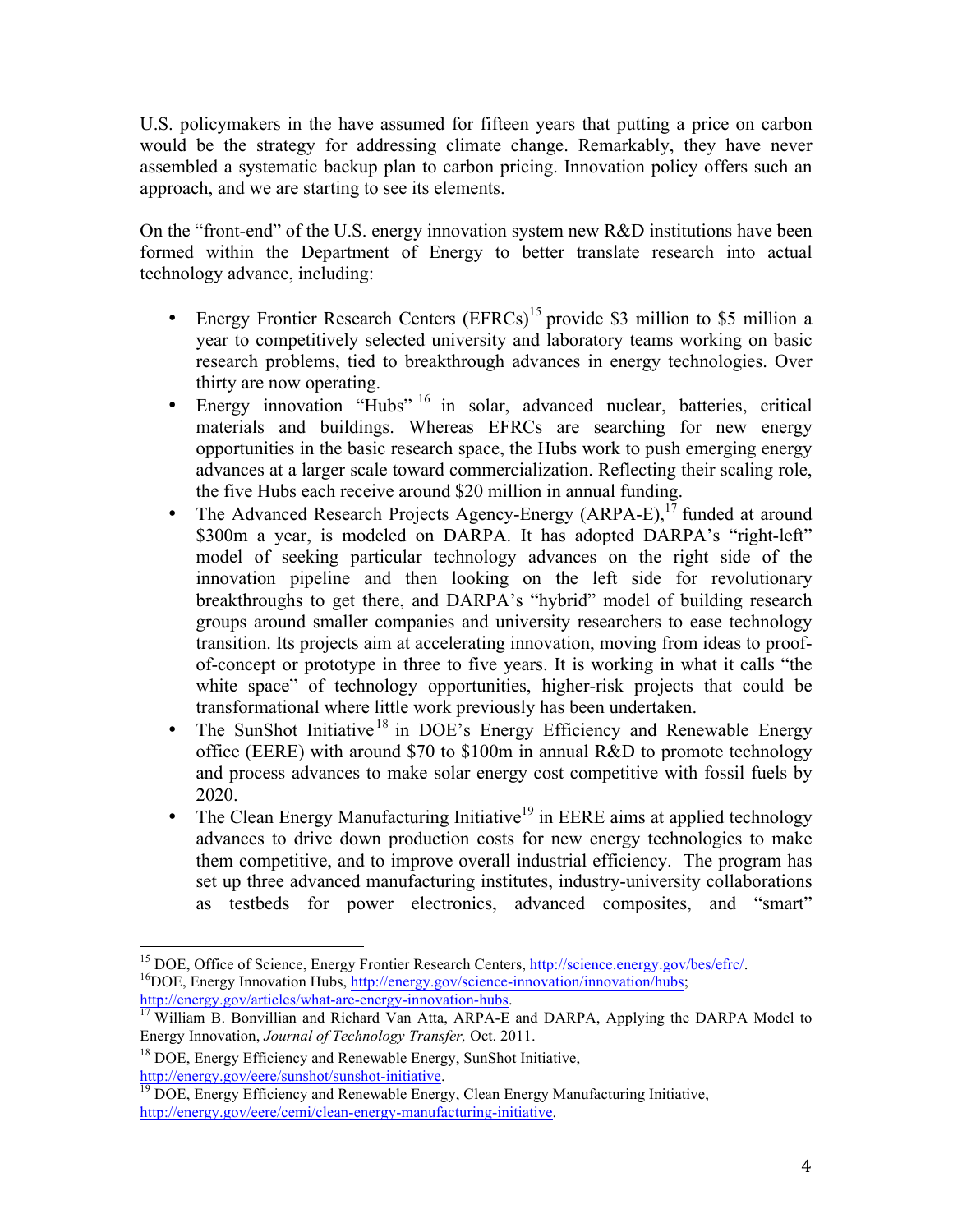manufacturing, which are cost shared with around \$70m in federal funds each over five years.

On the back-end of the U.S. energy innovation system, scaffolding support is needed to bring new technologies toward implementation and deployment. The programs and incentives include:

- Tax incentives for new energy technologies. $^{20}$
- DOE financing for energy technologies through loan guarantees.<sup>21</sup>
- Government procurement, particularly through the Department of Defense when its missions require energy advances. $^{22}$
- Existing federal regulatory authority, for reduced emissions and energy consumption from power plants,  $^{23}$  automobiles and trucks,  $^{24}$  and appliances.  $^{25}$
- Regulatory authority and incentives at the state level. States and regions in the U.S. can amount to nation-sized economies and some have taken leadership in pressing for new energy technologies, particularly California<sup>26</sup> and the northeast. Some three fifths of the states, for example, have renewable portfolio standards requiring power producers to provide a set minimum share of their electricity from renewable resources.<sup>27</sup>

None of these programs are operating at the scale of investment and support required for an energy transformation<sup>28</sup> and both front and back ends of the innovation system remain subject to the ups and downs of the political process. However, the outline of a much stronger energy innovation system is starting to unfold.

 <sup>20</sup> Congressional Research Service, *Federal Renewable Energy R&D Funding History: A Comparison with Funding for Nuclear Energy, Fossil Energy and Efficiency* R&D (March 7, 2012), http://www.fas.org/sgp/crs/misc/RS22858.pdf. See also, MIT Energy Initiative, *The Future of Solar Energy* (May 2015), 209-229 (efficiency issues with current U.S. tax subsidy for solar).<br><sup>21</sup> DOE, Loan Programs Office, <u>http://energy.gov/lpo/loan-programs-office</u>.<br><sup>22</sup> See, generally, on DOD role, Alic, John, Daniel S

New Strategy for Energy Innovation, *Nature*, Vol. 466, July 15, 2010, pp. 316-317; William B. Bonvillian,

Forum: DOD's Role in Energy Innovation, *Issues in Science and Technology* (Winter 2015) 10-14. <sup>23</sup> Environmental Protection Agency, Carbon Pollution Standards, http://www2.epa.gov/carbon-pollution-

<sup>&</sup>lt;sup>24</sup> Environmental Protection Agency, EPA and NHTSA Set Standards…[for] Model Years 2017-2025 Cars and Light Trucks, http://www.epa.gov/otaq/climate/documents/420f12051.pdf.

<sup>&</sup>lt;sup>25</sup> DOE, Energy Efficiency and Renewable Energy, Appliance and Equipment Standards Program, http://energy.gov/eere/buildings/appliance-and-equipment-standards-program. <sup>26</sup> See, for example, CA Energy Efficiency Strategic Plan, Jan. 2011 Update,

http://www.energy.ca.gov/ab758/documents/CAEnergyEfficiencyStrategicPlan\_Jan2011.pdf.<br><sup>27</sup> DOE, Energy Information Administration, Most States have Renewable Portfolio Standards (Feb. 3, 2012), http://www.eia.gov/todayinenergy/detail.cfm?id=4850#; National Renewable Energy Laboratory (NREL), State and Local Governments, Renewable Portfolio Standards, http://www.nrel.gov/tech\_deployment/state\_local\_governments/basics\_portfolio\_standards.html.

<sup>&</sup>lt;sup>28</sup> See, for example, Gregory F. Nemet, and Daniel M. Kammen. U.S. Energy R&D: Declining Investment, Increasing Need, and the Feasibility of Expansion. *Energy Policy* 35 (2007), 746-755; Breakthrough Institute, Brookings Institution, World Resources Institute, Beyond Boom and Bust, (report April 12, 2012) 12-21, http://thebreakthrough.org/blog/Beyond\_Boom\_and\_Bust.pdf; International Energy Agency, *Energy Technology Perspectives 2008: Scenarios and Strategies to 2050* (June 6, 2008).